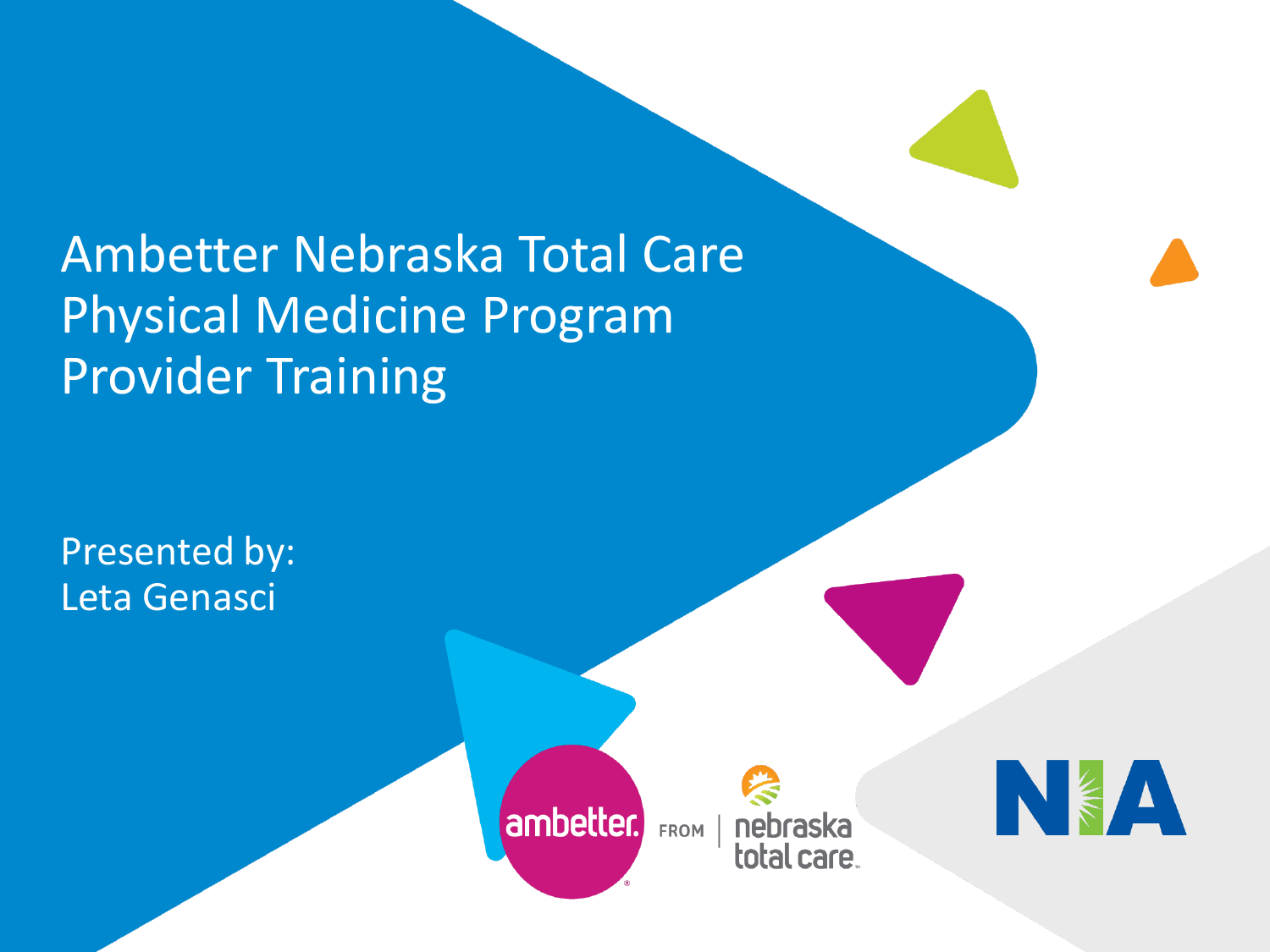# NIA Physical Medicine Program Agenda

# **Our Program**



- **EXEC** Clinical Information Required
- Subsequent Requests
- **Peer-to-Peer Review**
- Notification of Determination
- Claims

Provider Tools and Contact Information

RadMD Demo

Questions and Answers



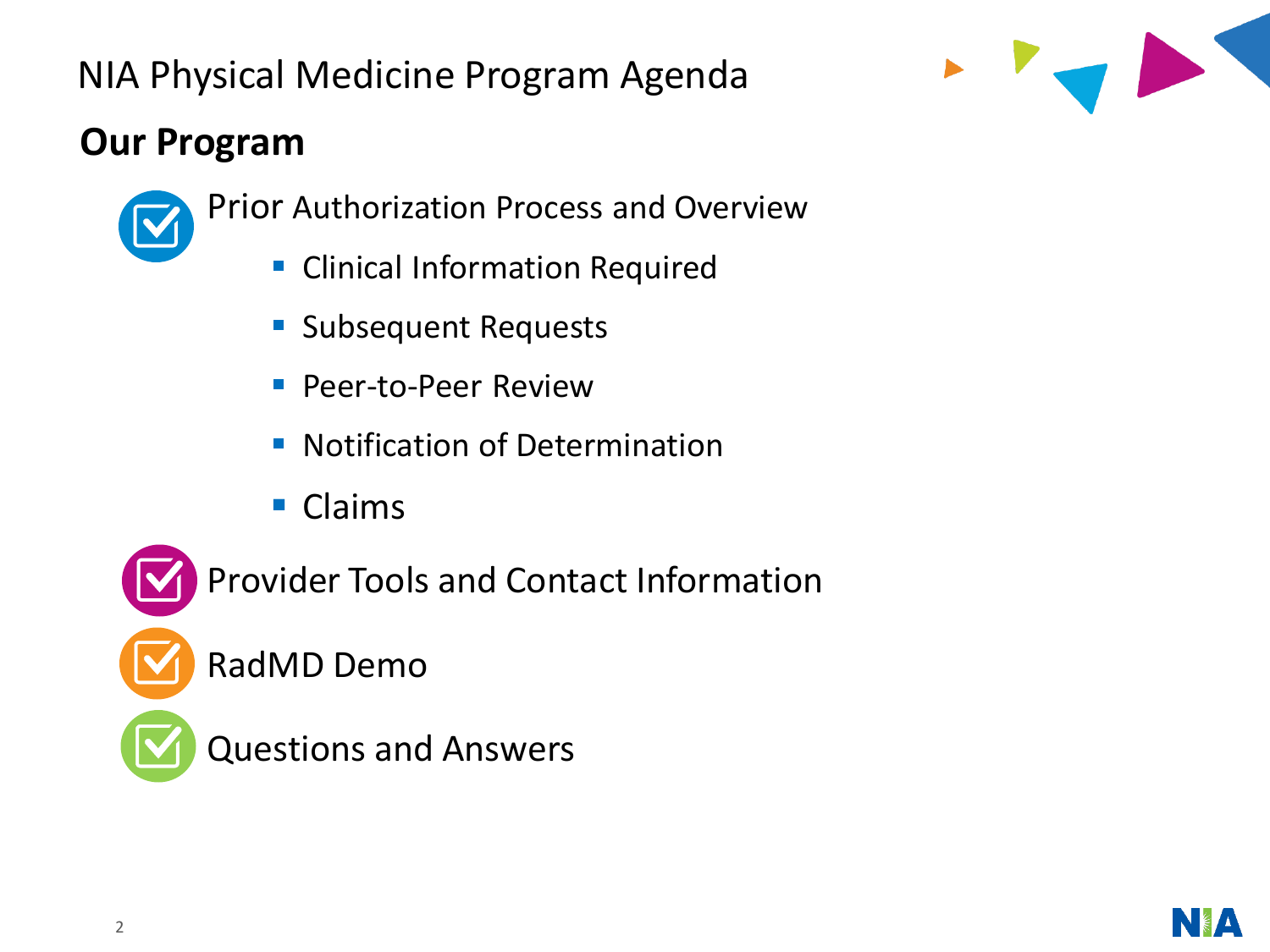### NIA Medical Specialty Solutions National Footprint / Ambetter Experience



### **Providing Client Solutions since**

**1995 –** one of the *go-to* care partners in industry.

### **79 health plans/markets –**

partnering with NIA for management of advanced and/or cardiac imaging solutions.

### **32.78M national lives -**

**participating** in a NIA medical specialty solutions program nationally.

**Diverse populations -** Medicaid, Exchanges, Medicare, Commercial, FEP, Provider Entities.

### **National Footprint Community Community Ambetter-Exchange Expertise/Insights**

**21 Ambetter plans/markets** with NIA specialty solutions in place.

**1.74M Ambetter lives –** participating in a NIA medical specialty solutions program nationally.

### **Intensive Clinical Specialization & Breadth**



### **Specialized Physician Teams**

- 160+ actively practicing, licensed, boardcertified physicians
- 28 specialties and sub-specialties

**URAC Accreditation & NCQA Certified**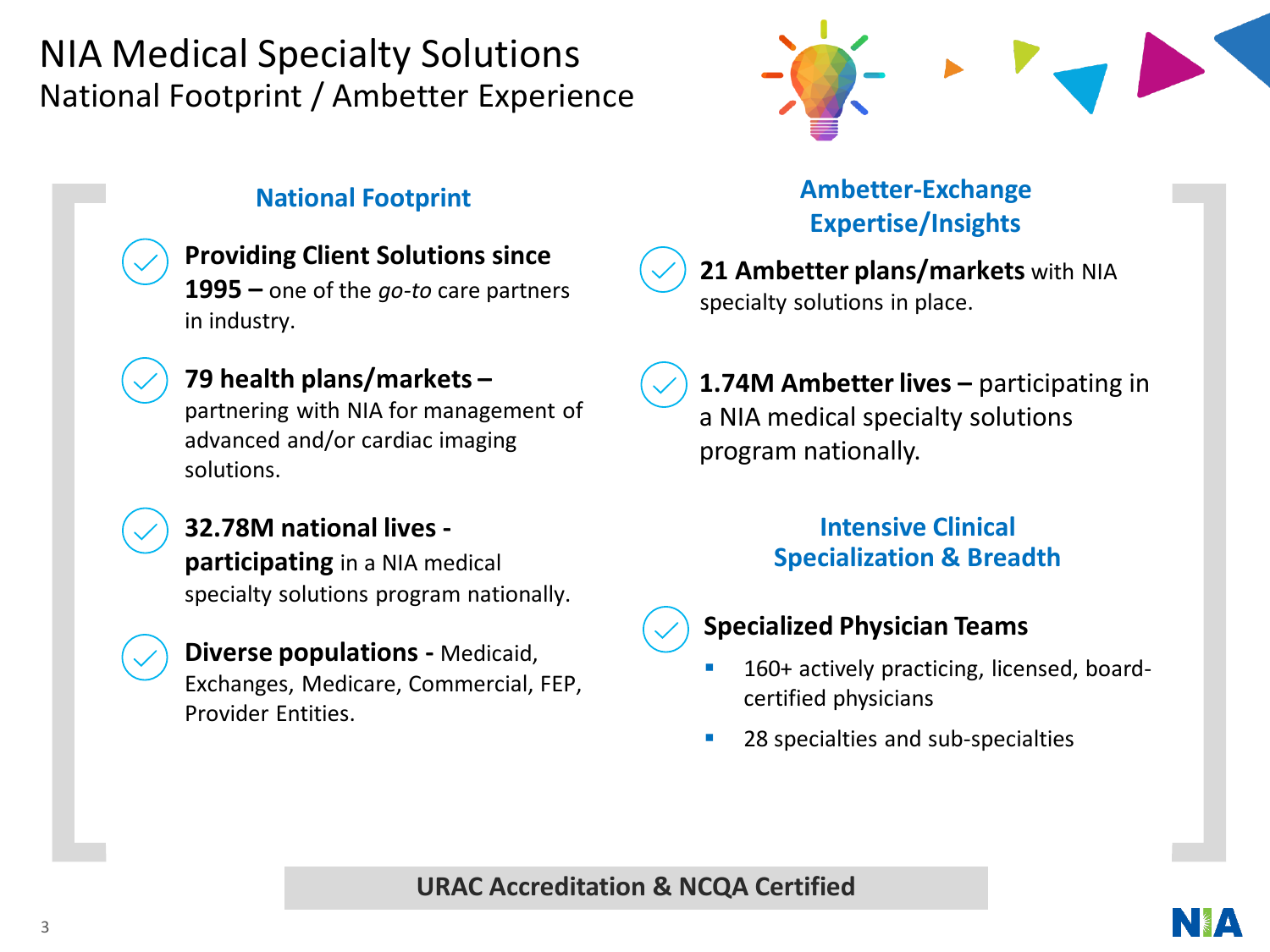# NIA's Physical Medicine Prior Authorization Program

The Program Important Dates Disciplines &

- Ambetter from Nebraska Total Care will begin a prior authorization program through NIA for the management of Physical Medicine Services.
- The program includes both rehabilitative and habilitative care.

■ Program start date: January 1, 2022

....

■ Begin obtaining authorizations from NIA on January 1, 2022 for services rendered on or after January 1, 2022

Disciplines:

**• Physical Therapy** 

Settings Included

- **Occupational Therapy**
- **•** Speech Therapy

### Settings:

- **Office**
- Outpatient Hospital
- **E** Home Health





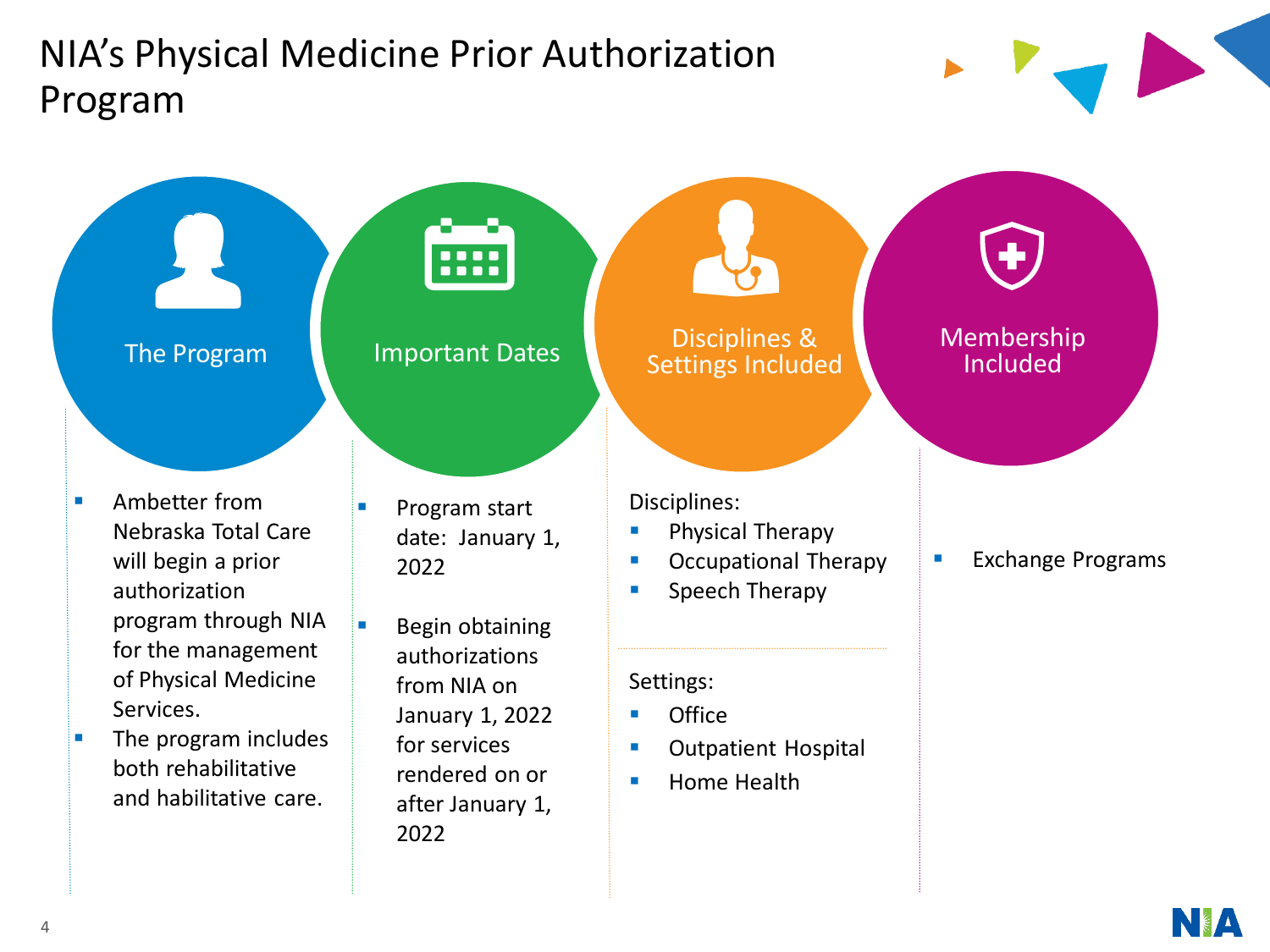### NIA's Physical Medicine Solution





Occupational Therapy

Acute Rehab Hospital (Inpatient) Skilled Nursing (POS 31 & 32)

Ambetter from Nebraska Total Care's network of Physical Medicine providers including therapists and facilities will be used for the Physical Medicine Program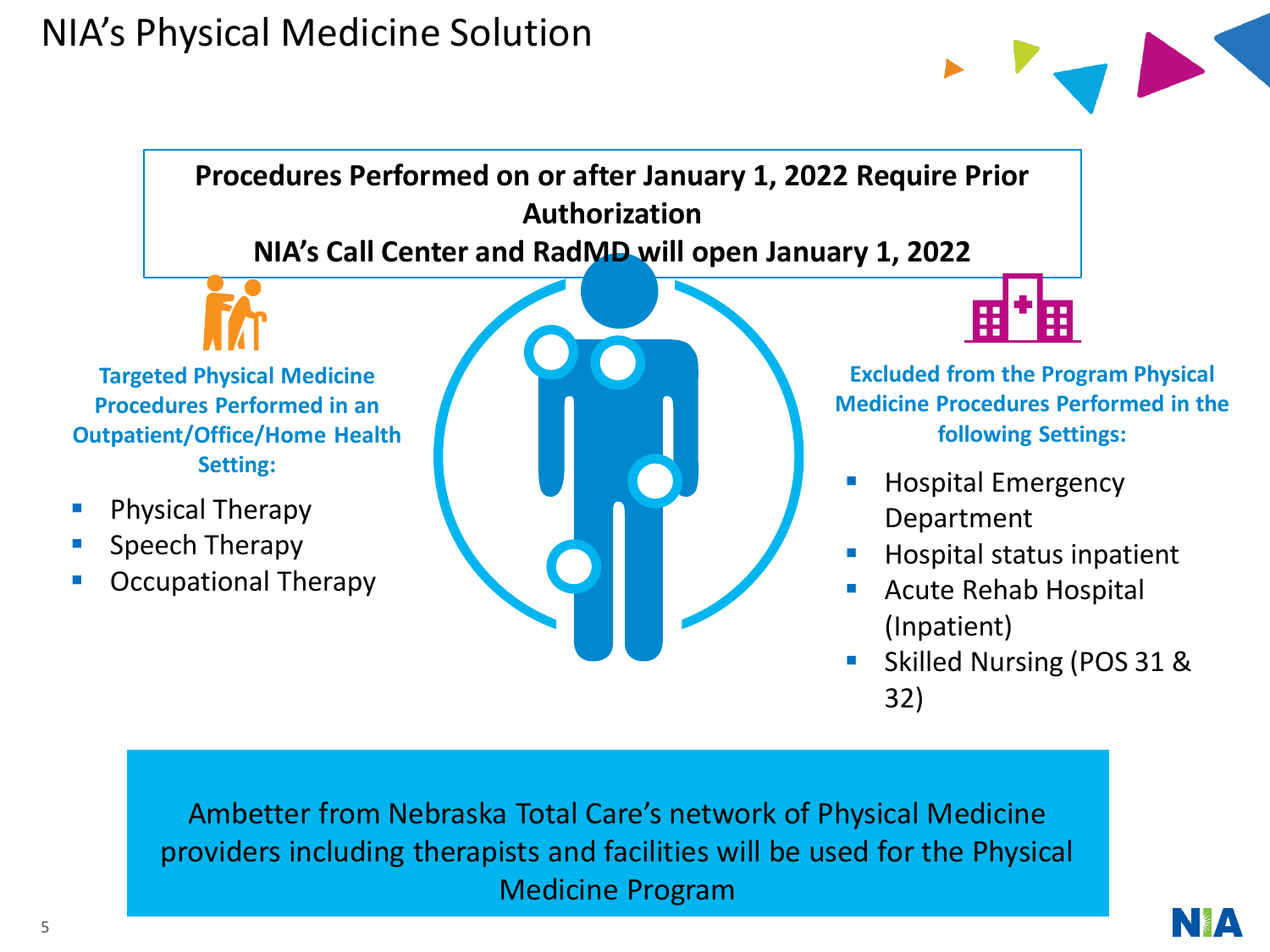# Initial Authorization Process Overview





*\*PT, OT and ST Initial evaluation codes do not require authorization.* 

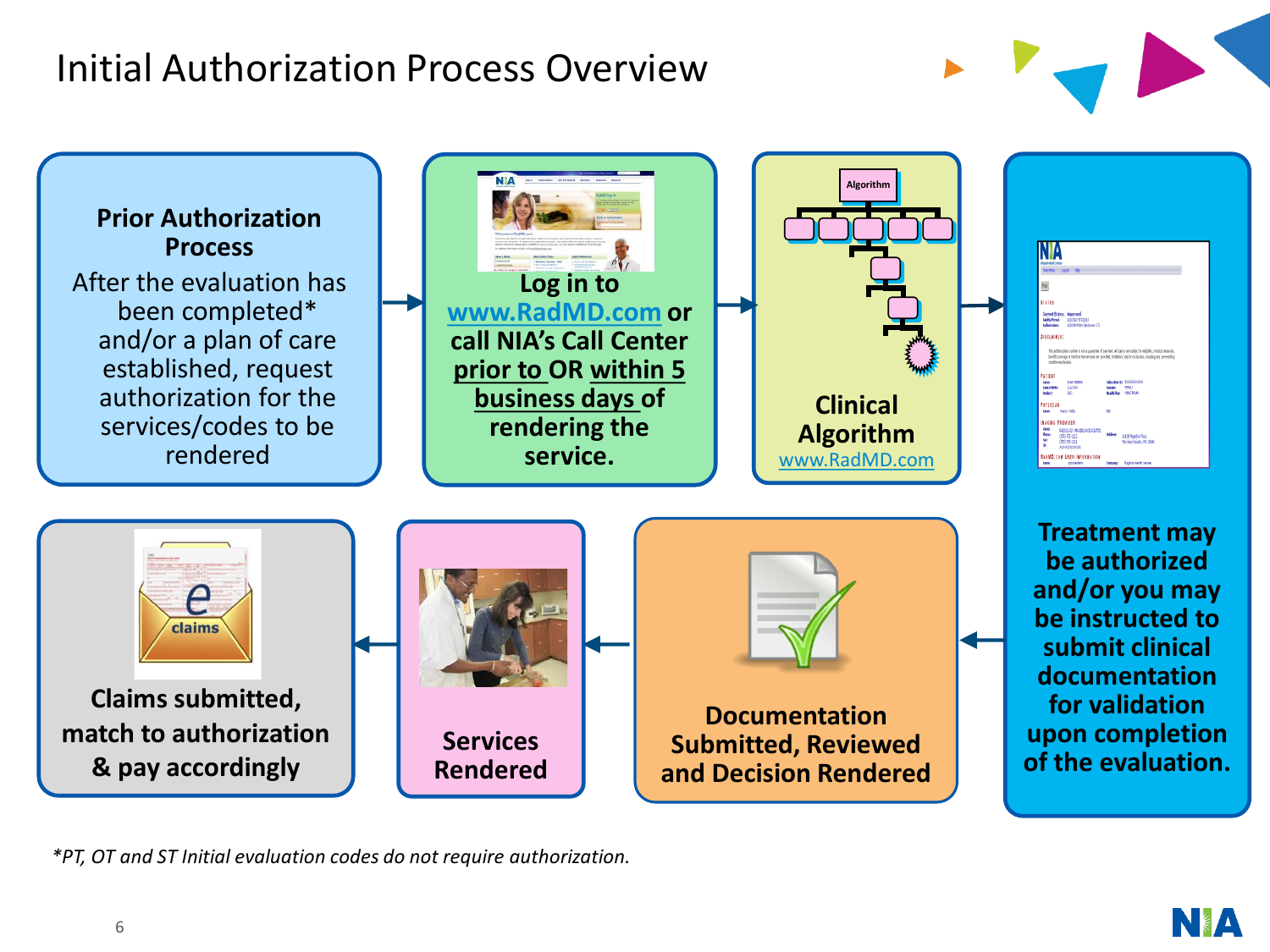### NIA's Clinical Foundation & Review



- **EXECT** NIA clinical guidelines are reviewed and mutually approved by Ambetter from Nebraska Total Care and NIA's Chief Medical Officers and senior clinical leadership
- **■** Milliman Care Guidelines (MCG) Licensed Guidelines for physical medicine services
- **E** NIA's Clinical Guidelines are available on [www.RadMD.com](http://www.radmd.com/)
- **EXE** Algorithms are a branching structure that changes depending upon the answer to each question.
- **·** The member's clinical information/medical record will be required for validation of clinical criteria before an approval can be made.
- NIA has a specialized clinical team focused on Physical Medicine.
- **Peer-to-peer discussions are offered for any** request that does not meet medical necessity guidelines.
- Our goal ensure that members are receiving **appropriate care.**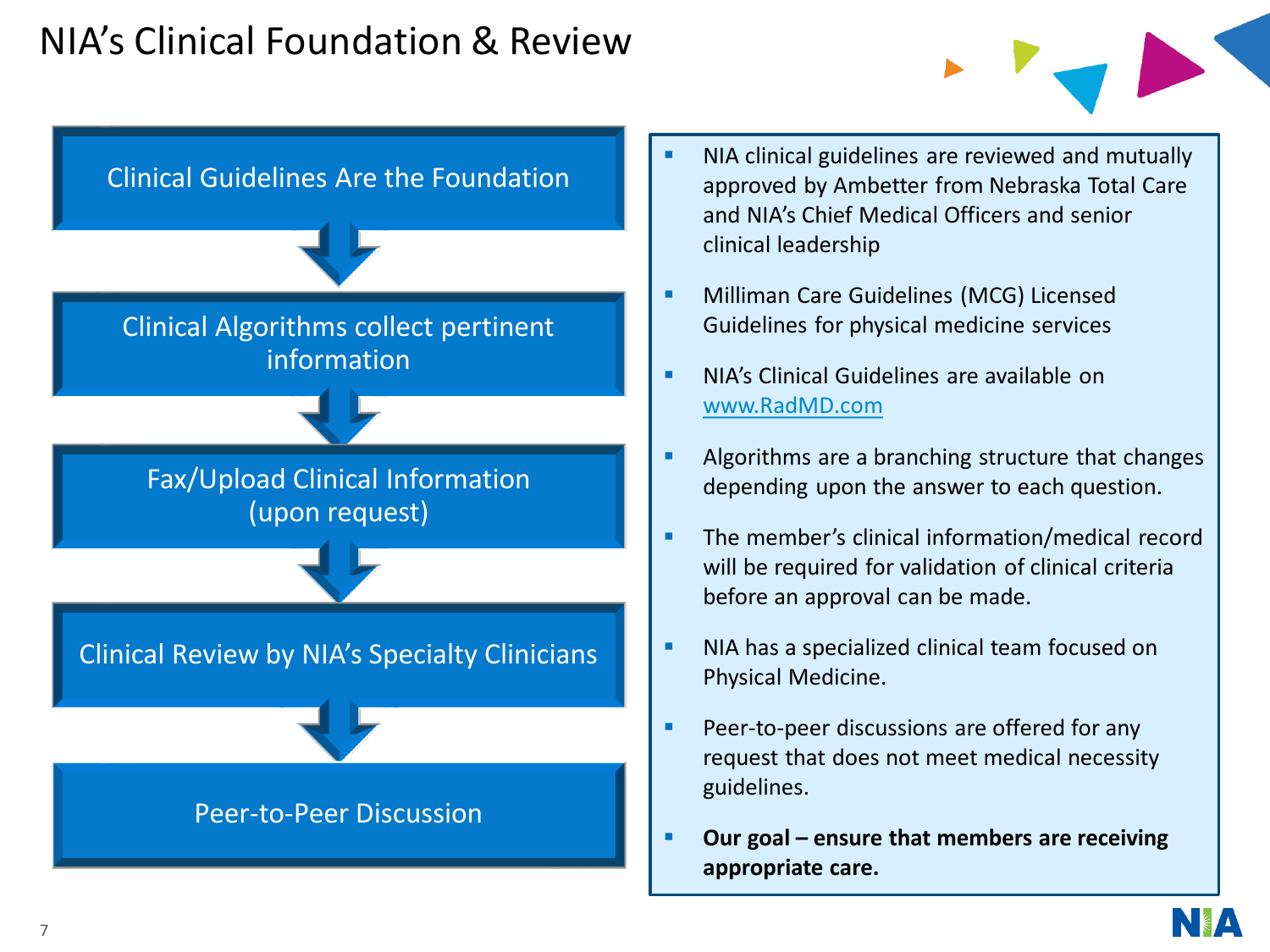# Understanding the Goal of the Physical Medicine Intake Questions (Algorithm)



#### \*Is the cause of the illness/injury related to a Motor Vehicle Accident?

[Please select one]

#### \*Is Another Party Financially Responsible for the patient's illness/injury?

Flease select onel

 $\checkmark$ 

 $\checkmark$ 

#### \*Is the cause of the illness/injury related to the Patient's Employment?

[Please select one]

#### What is the requested start date of the service? mm/dd/yyyy







### Benefit of the algorithm

- No delay in treatment for member
- No delay in submitting claims



Once you submit your initial request for authorization, you will receive visits to get you started

- While the majority of the authorizations may be approved at the time of submission, a portion of them may pend for documentation submission at the time of entry.
- You will have the option to accept or decline approved visits.



Additional visits may be approved once clinical documentation has been submitted with subsequent requests process

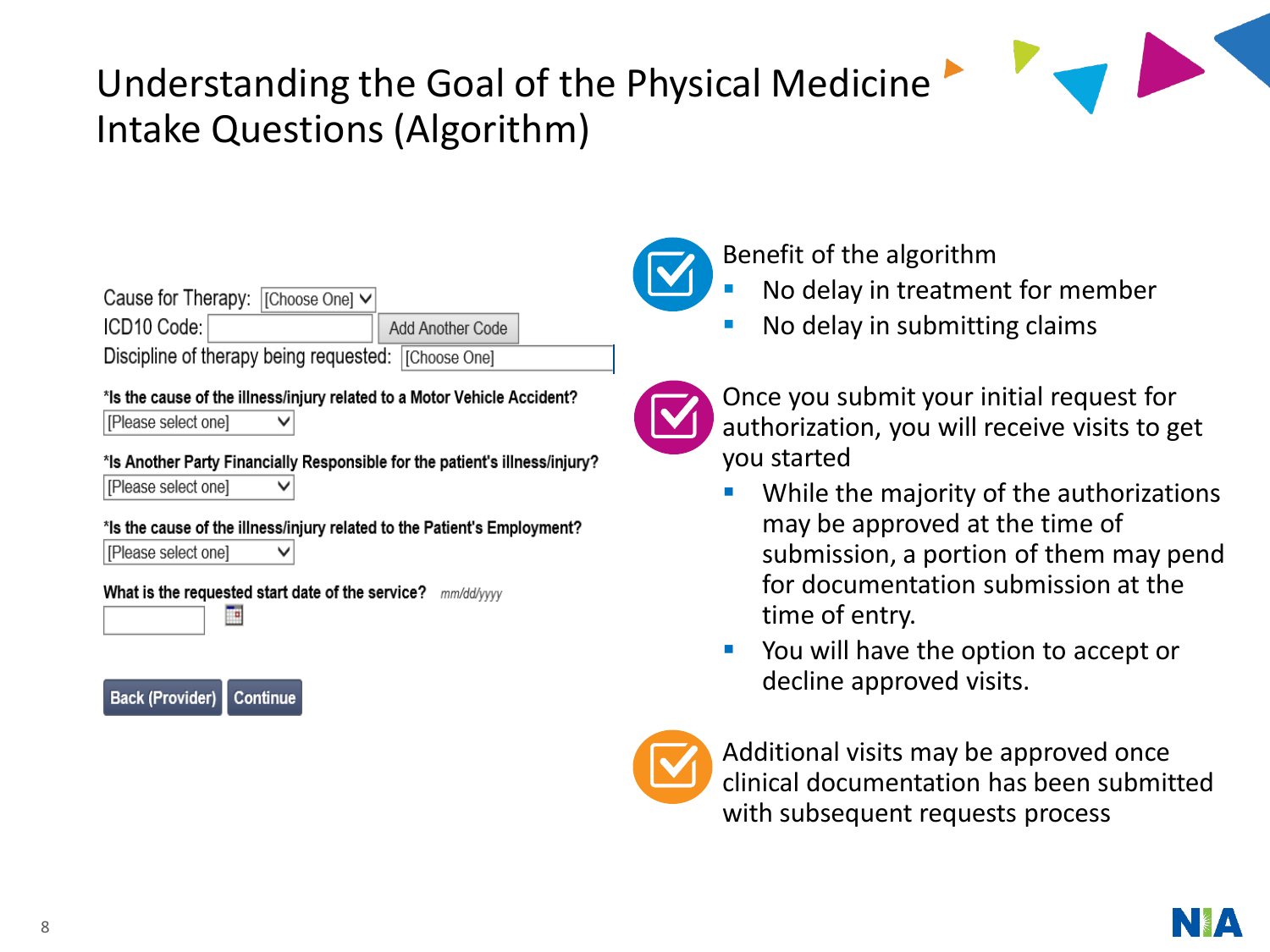Member and Clinical Information Required for Authorization



**General Information:** Member, clinician, and facility information.

**Clinical Information at Intake:** Requested start date of service, initial evaluation date, and date of injury.

**Clinical Record Content:** Therapy initial evaluation, diagnosis, functional status (prior & current), functional deficits, objective tests and measures, standardized outcome tools (at your clinician's discretion), plan of care (including frequency, duration, interventions planned & goals\*), assessment (prognosis & limitations).

*\* Goals should be specific, measurable, and time-oriented, as well as targeting identified functional deficits. Refer to the "Provider Tip Sheet/Checklist" on [www.RadMD.com](http://www.radmd.com/) for more specific information.*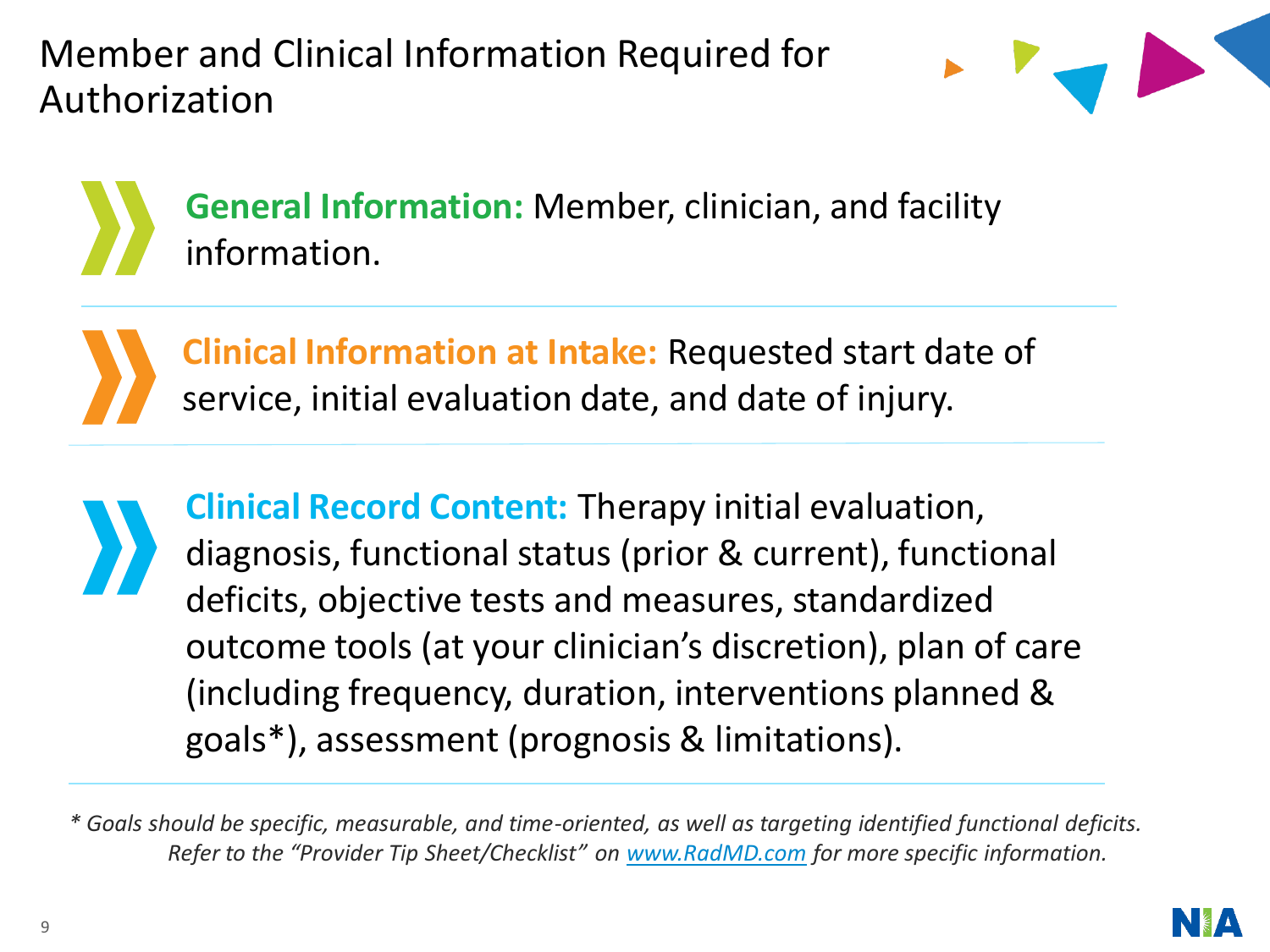# Clinical Records Checklist



### The Following Documentation is Required for Authorization Requests

| <b>Rehabilitative Cases</b>         |                                                                                     |                                           |                                                                                            |  |  |  |
|-------------------------------------|-------------------------------------------------------------------------------------|-------------------------------------------|--------------------------------------------------------------------------------------------|--|--|--|
|                                     | 10 Visits or greater<br>$0 - 9$<br><b>Comments</b><br>than 30 Days<br><b>Visits</b> |                                           |                                                                                            |  |  |  |
| <b>Initial Evaluation</b><br>X<br>x |                                                                                     | Include if not part of initial submission |                                                                                            |  |  |  |
| <b>Outcome Measure</b><br>χ         |                                                                                     | X                                         | Please send updated outcome measures with the progress<br>note and/or at appropriate times |  |  |  |
| <b>Daily Note</b><br>X<br>χ         |                                                                                     |                                           | After IE, please send 2 most recent                                                        |  |  |  |
| <b>Progress Note</b>                |                                                                                     | x                                         |                                                                                            |  |  |  |

| <b>Habilitative Cases</b>             |                  |                          |                           |                         |                                                                                                     |  |  |
|---------------------------------------|------------------|--------------------------|---------------------------|-------------------------|-----------------------------------------------------------------------------------------------------|--|--|
|                                       | $0 - 30$<br>Days | $30 - 90$<br><b>Days</b> | $3 - 11$<br><b>Months</b> | 12 Months<br>or Greater | <b>Comments</b>                                                                                     |  |  |
| <b>Initial</b><br><b>Evaluation</b>   | X                | X                        | x                         | X                       | Include if not part of initial submission                                                           |  |  |
| <b>Standardized</b><br><b>Testing</b> | x                |                          |                           | X                       | Updated at least once yearly<br>Consider a different test if deficits not shown on original<br>test |  |  |
| <b>Daily Notes</b>                    | X                | X                        | X                         | X                       | After IE, please send 2 most recent                                                                 |  |  |
| <b>Progress Notes</b>                 |                  | x                        | X                         | X                       |                                                                                                     |  |  |
| <b>Re-evaluation</b>                  |                  |                          |                           | Χ                       |                                                                                                     |  |  |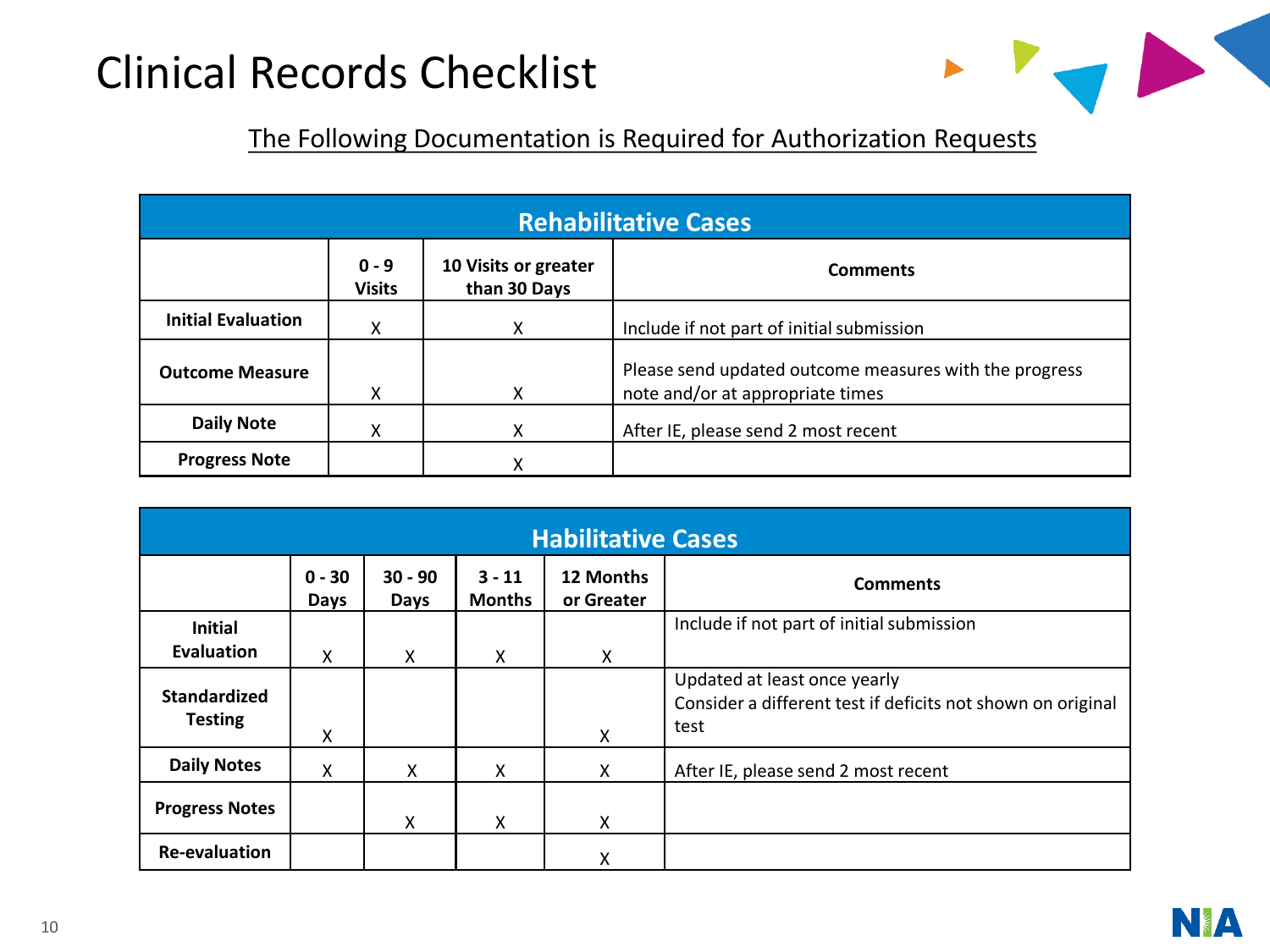# NIA to Physician: Request for Clinical Information



CC TRACKING NUMBER

PLEASE FAX THIS FORM TO:

Date: TODAY

FAXC

|              |               | ORDERING PROVIDER:   REO PROVIDER |                                                |  |  |                                                                     |  |  |
|--------------|---------------|-----------------------------------|------------------------------------------------|--|--|---------------------------------------------------------------------|--|--|
|              |               |                                   |                                                |  |  | FAX NUMBER: FAX RECIP PHONE   TRACKING NUMBER:   CC TRACKING NUMBER |  |  |
|              |               |                                   | RE: Authorization Request MEMBER ID: MEMBER ID |  |  |                                                                     |  |  |
|              | PATIENT NAME: |                                   | MEMBER NAME                                    |  |  |                                                                     |  |  |
| HEALTH PLAN: |               |                                   | CAR NAME                                       |  |  |                                                                     |  |  |

#### Request for Further Clinical Information

We have received your request for PROC\_DESC. Please use this tool to assist us with the preauthorization process, by submitting by orphone all relevant information requested below. For information regarding NIA clinical guidelines  $fax(Fax +$ used for determinations please see radind com. To speak with an Initial Clinical Reviewer please call:

- 1. Treating condition/diagnosis:
- 2. Brief relevant medical history and summary of previous therapy:
- 3. Surgery Date and Procedure (if any):
- 4. Date of initial evaluation: Date of Re-evaluation:

RESULTS OF OBJECTIVE TESTS AND MEASURES:



A fax is sent to the provider detailing what clinical information that is needed, along with a Fax Coversheet



We stress the need to provide the clinical information as quickly as possible so we can make a determination



Determination timeframe begins after receipt of clinical information



Failure to receive requested clinical information may result in non certification

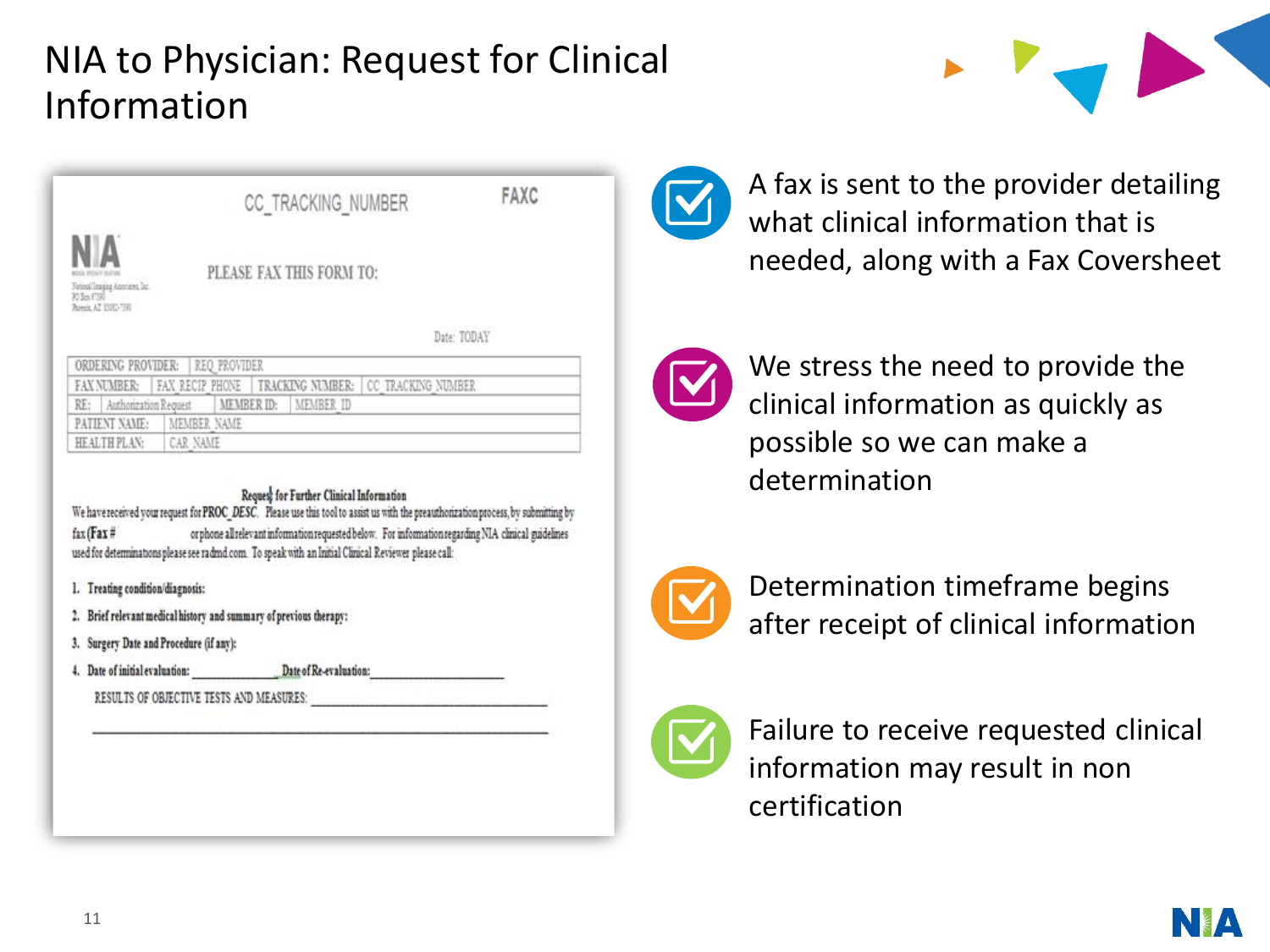# Submitting Additional Clinical Information



- Records may be submitted:
	- Upload to [www.RadMD.com](http://www.radmd.com/)
	- Fax using that NIA coversheet
- **· Location of Fax Coversheets:.** 
	- Can be printed from [www.RadMD.com](http://www.radmd.com/)
	- Call 1-800-424-9232
- Use the case specific fax coversheets when faxing clinical information to NIA

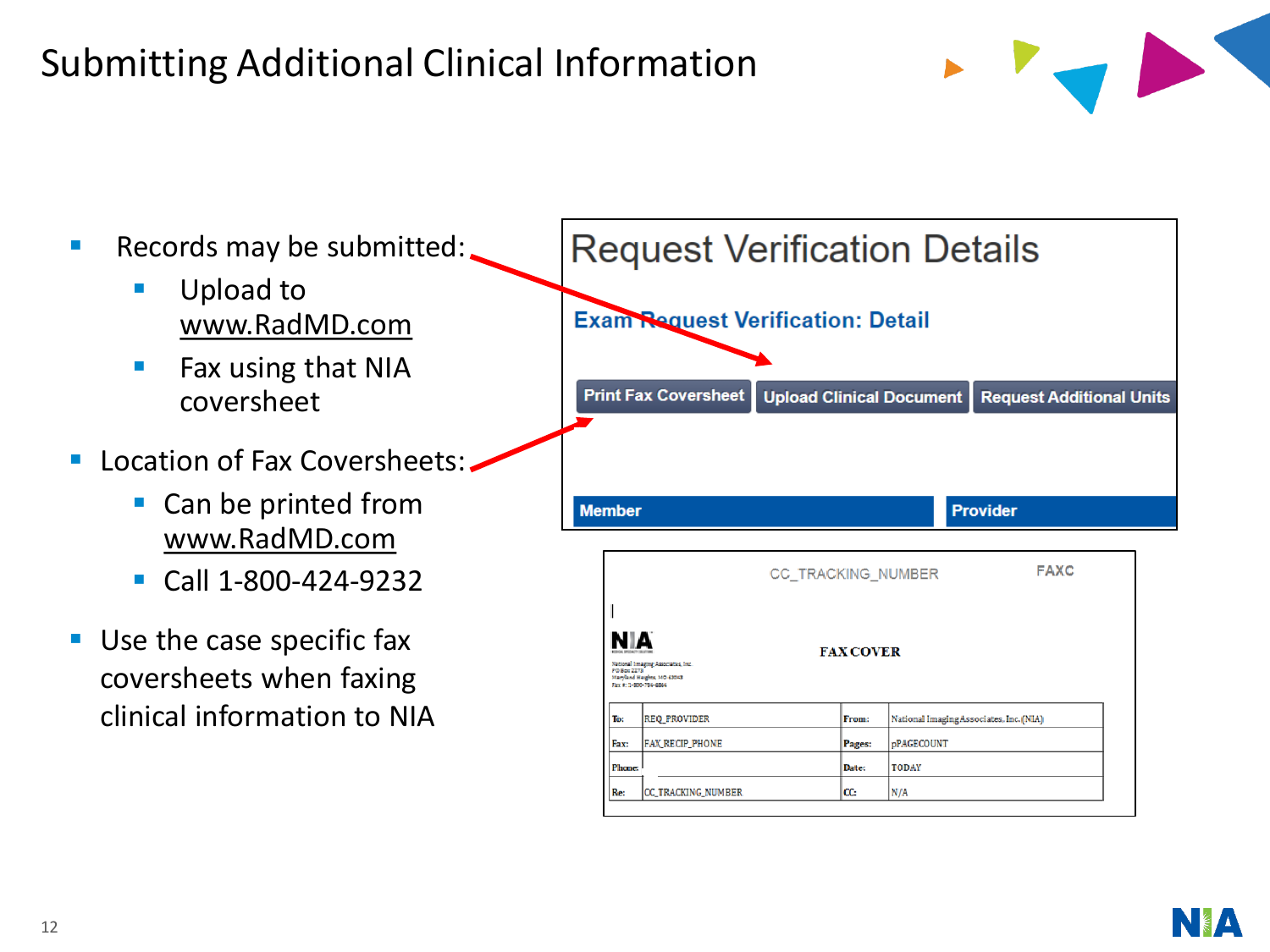# NIA Physical Medicine Program: UM/Prior Auth Process

**Provider contacts NIA for prior authorization following the initial evaluation.**

|                                                                                                                                                                                                                                                                                                               |          |                                |                  | <b>Binet MAtag@cocock Hubi Coded to</b> |               | <b>Station</b>                                                                                                          |           |
|---------------------------------------------------------------------------------------------------------------------------------------------------------------------------------------------------------------------------------------------------------------------------------------------------------------|----------|--------------------------------|------------------|-----------------------------------------|---------------|-------------------------------------------------------------------------------------------------------------------------|-----------|
| NIA                                                                                                                                                                                                                                                                                                           | Sign In- | <b>Autocontinue</b>            | Join The Betweek | <b>Access late</b>                      | Ovine         | <b>Financine</b>                                                                                                        | About Dr. |
|                                                                                                                                                                                                                                                                                                               |          |                                |                  |                                         | RadMD Sign In | 24/7 celling colorate for impaling facilities and<br>hauth state to blish built in his car.<br><b>STAGE BY ANNOUNCE</b> |           |
|                                                                                                                                                                                                                                                                                                               |          |                                |                  |                                         |               | Track an Authorization<br><b>Automotive Earling Nation</b>                                                              | ĸ.        |
| Welcome to RadMD.com<br>Favored by MA (Relional Imaging Associates), KadRO afters providers and contracted health plans a wealth of powerful<br>researces and information, including orders authorizations, claims, strend guidebook, and more. For additional information and<br>MA, yet sun Aldwelleau zur- |          |                                |                  |                                         |               |                                                                                                                         |           |
| <b>News &amp; Alerta</b>                                                                                                                                                                                                                                                                                      |          | More Online Tools              |                  | <b>Useful References</b>                |               |                                                                                                                         |           |
| a have to chile                                                                                                                                                                                                                                                                                               |          | a time Christi Goldman         |                  | A most to link the National             |               |                                                                                                                         |           |
|                                                                                                                                                                                                                                                                                                               |          | · Geguntic Imaging Printing ag |                  | · Imaging Provider Handbook             |               |                                                                                                                         |           |
| <b>David Plus Sark</b>                                                                                                                                                                                                                                                                                        |          | <b>Alamation</b>               |                  | · Earlying Sales Internation            |               |                                                                                                                         |           |

**Telephone**



**Clinical algorithm evaluates request based on information entered by provider to determine if real-time authorization is appropriate for initial request.**

Clinical information complete = **Services Approved**

Additional clinical information required

**?**

Case is pended for clinical records. Outreach to provider for necessary clinical information.

You will receive a Tracking Number: 123456789

**NIA Peer Clinical Review. If information captured in intake algorithm is insufficient to support automatic approval of services, clinical records must be submitted for review.** 



- Services appear appropriate = **Approved**
- You will receive an approved Authorization Number/Case ID Number: 12345ABC1234

Services not supported as medically necessary = **Adverse Determination** 

#### **Determination and Notification**



Authorization of a set of **visits** and a validity period. Notifications sent to member, provider, and ordering physician when mandated by state.

Clinical information does not support the requested services as medically necessary.

**A peer-to-peer review is always available**

**Notification of final determination is sent to member, provider and ordering physician when mandated by state.** 

**Generally the turnaround time for completion of these requests is within two to three business days upon receipt of sufficient clinical information** 

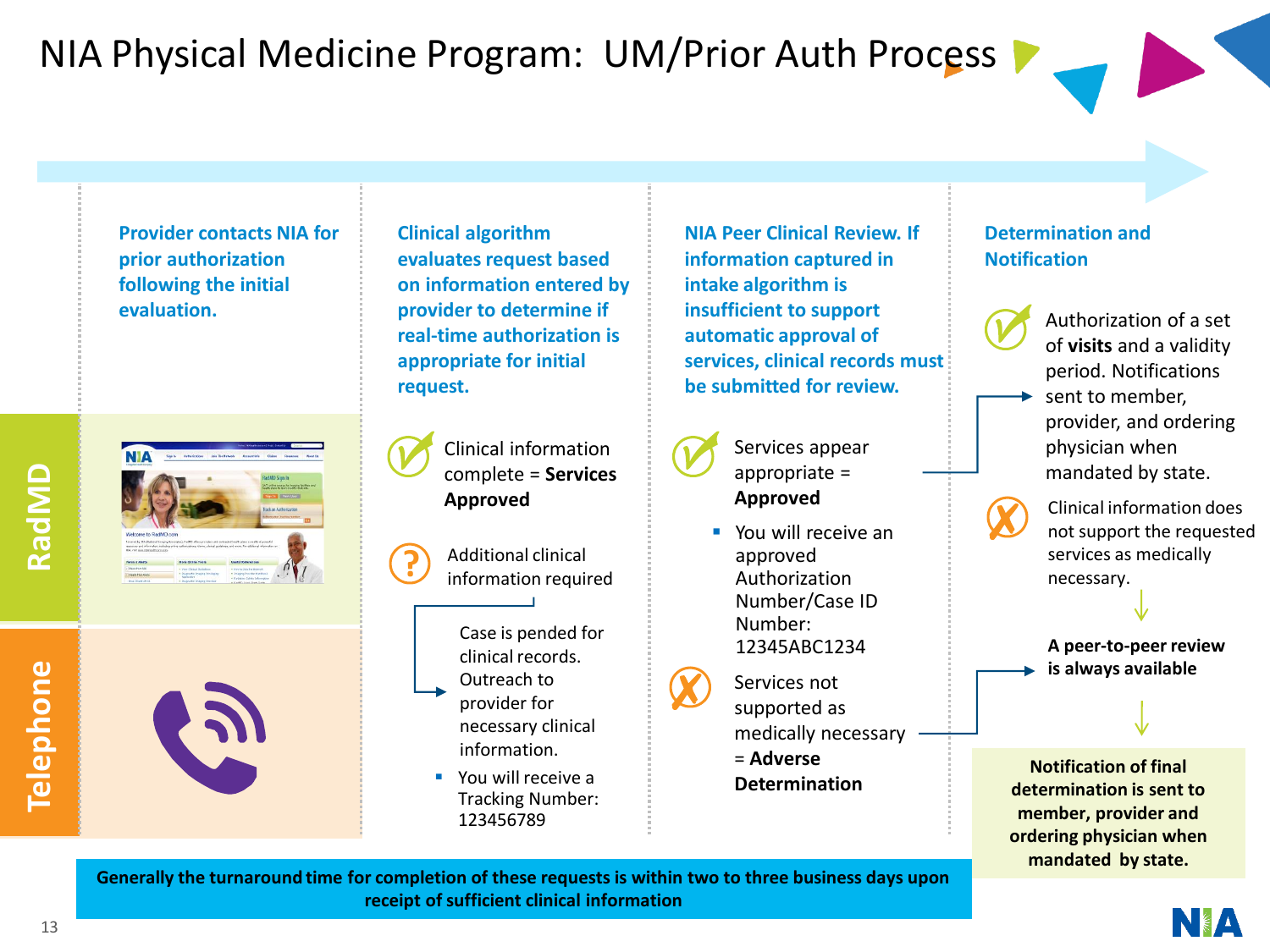## Initiating a Subsequent Request



**When is a subsequent request appropriate?**

- When you have an active authorization
- A need for continued care
- A A change in the treatment plan or plan of care
	- The addition of a new diagnosis

**How are subsequent requests initiated?**



- Through the link on RadMD and
- Uploading or faxing updated clinical documentation

**When can it be initiated?**

- Can be initiated at any time after receiving notification about the previous authorization
- Visits build on the original authorization

**Will I lose visits?**

Visits from a current authorization will not be lost and newly approved visits will be added to the original authorization

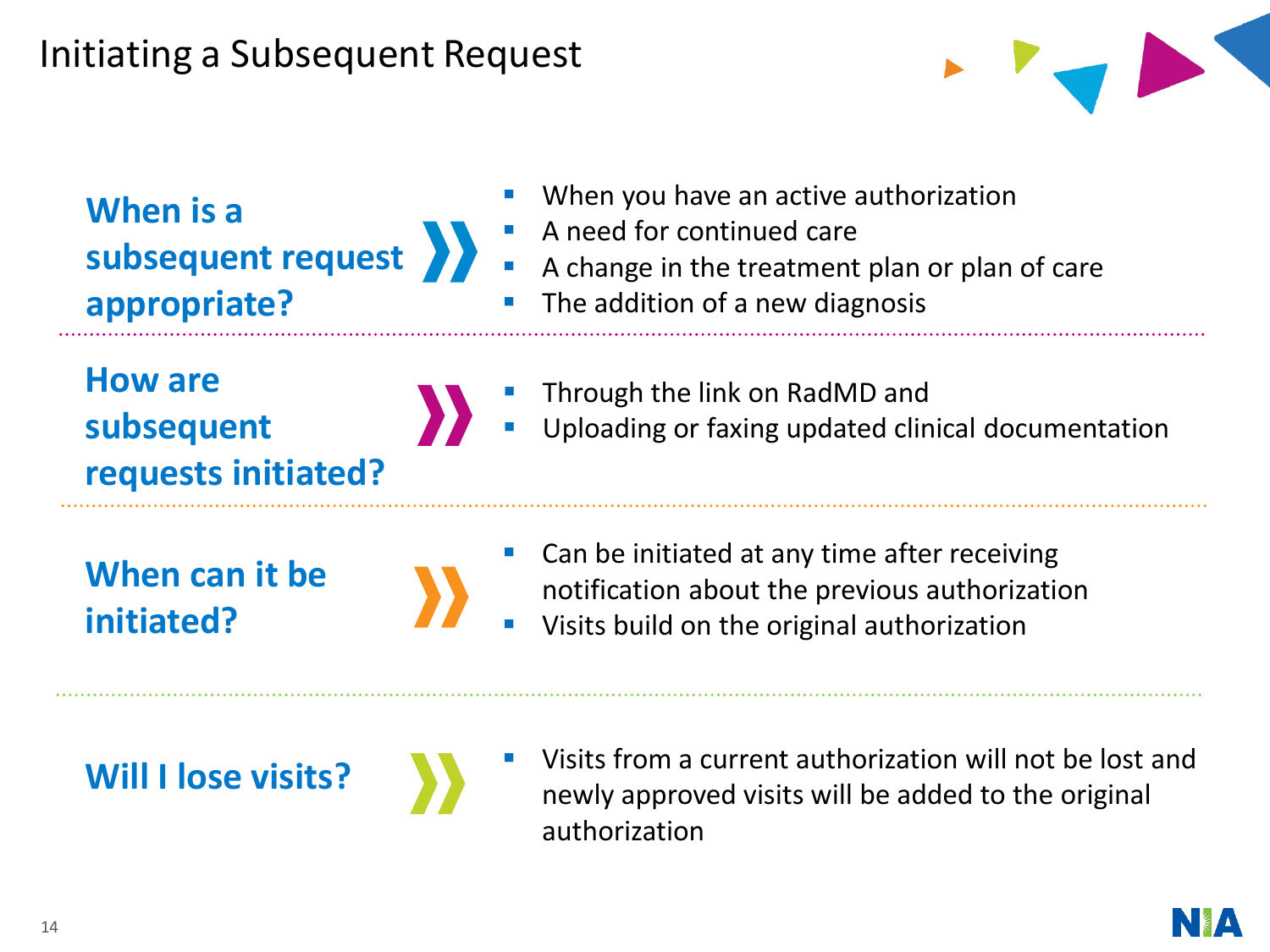If a provider is in the middle of treatment and gets a new therapy prescription for a different body part, the provider will perform a new evaluation on that body part and develop goals for treatment. See below for processes associated with the possible next treatment plans:



Treating body parts concurrently:

- The request would be submitted as an addendum to the existing authorization, using the same process that is used for subsequent requests.
- NIA will add additional ICD 10 code(s) and visits to the existing authorization.



Discontinuing care on original body part:

The provider should submit a new request for the new diagnosis and include the discharge summary for the previous area. A new authorization will be processed to begin care on the new body part and the previous will be ended.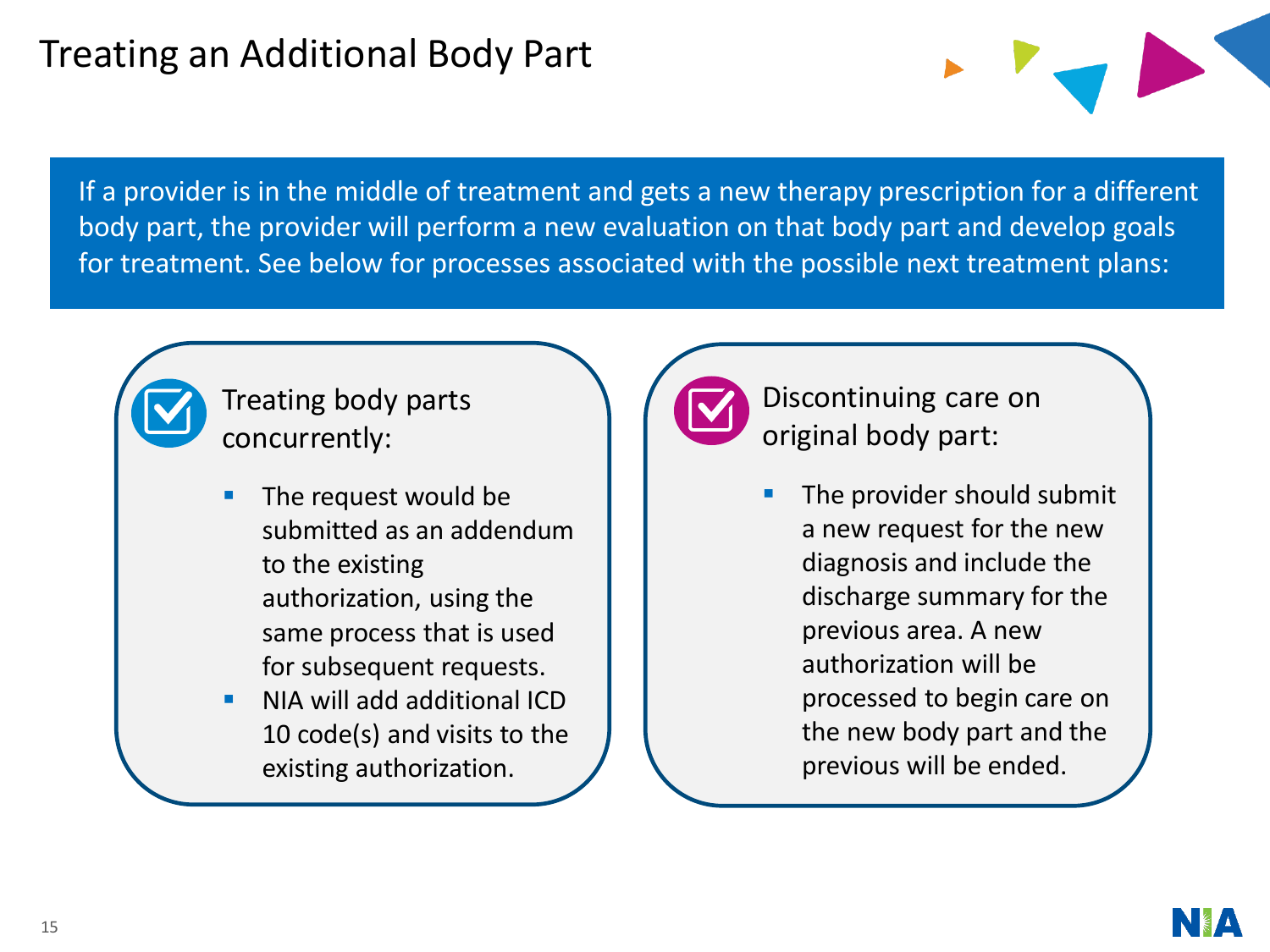# Validity Period and Notification of Determination



### **Authorization Notification**

■ The approval notification will include a fax coversheet that can be used for any subsequent requests.

### **Validity Period**

- Authorizations will include the number of approved visits with a validity period. It is important that the service is performed within the validity period.
- **E** If you have an active authorization, a 30day extension of the validity period can be obtained by contacting NIA.

### **Denial Notification**

- Notifications will include an explanation of what services have been denied and the clinical rationale for the denial
- A peer-to-peer discussion can be initiated once the adverse determination has been made.
- A reconsideration is available with new or additional information.
- Timeframe for reconsideration is 5 business days.
- In the event of a denial, providers are asked to follow the appeal instructions provided in their denial letter.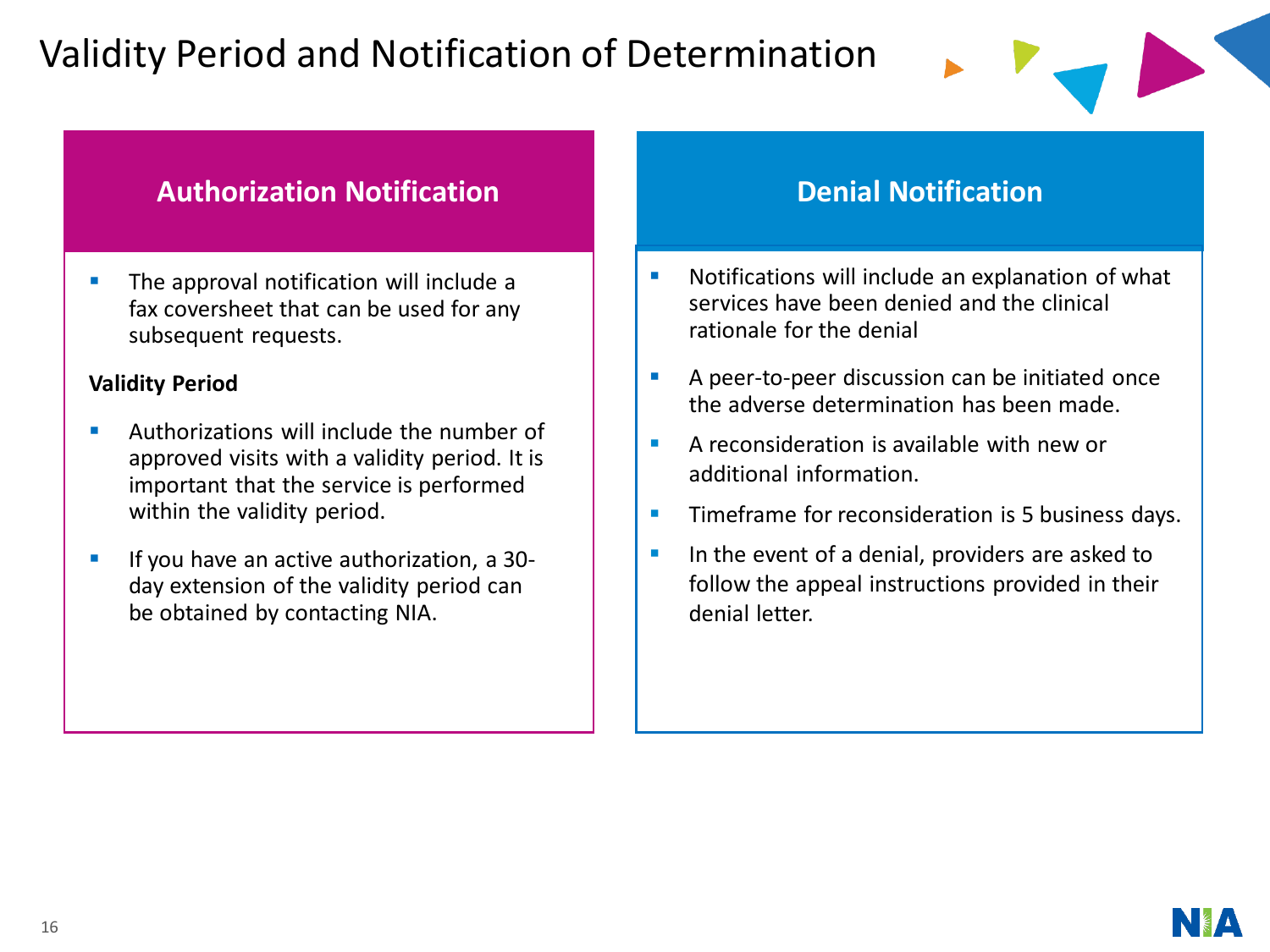# Processing of Claims



### **How Claims Should be Submitted**

- Providers will continue to submit their claims to Ambetter from Nebraska Total Care
- **•** Providers are strongly encouraged to use EDI claims submission

### **Claims Appeals Process**

- In the event of a prior authorization or claims payment denial, providers may appeal the decision through Ambetter from Nebraska Total Care
- Providers should follow the instructions on their nonauthorization letter or Explanation of Payment (EOP) notification

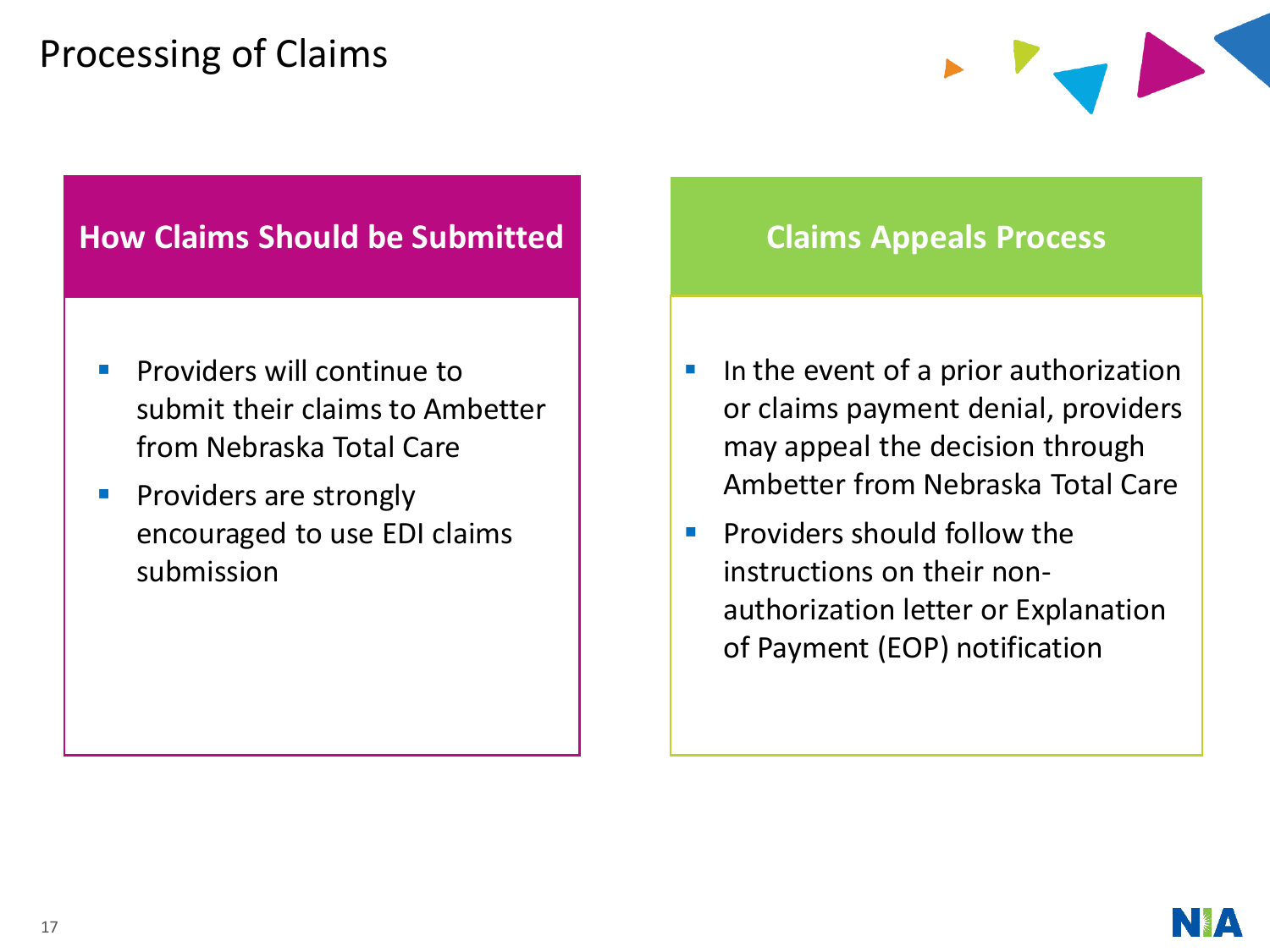



If multiple provider types are requesting services, they will each need their own authorization (i.e. PT, ST, and OT services).



The CPT codes for PT, OT and ST initial evaluations do not require an authorization. However, all other billed CPT codes even if performed on the same date as the initial evaluation will require authorization prior to billing.



After the initial visit, providers will have up 5 business or calendar days to request approval for the first visit. If requests are received timely, NIA is able to backdate the start of the authorization to cover the evaluation date of service to include any other services rendered at that time.



Subsequent authorizations are an extension of the initial authorization and will require clinical documentation be uploaded to [www.RadMD.com](http://www.radmd.com/) or faxed to NIA at 1-800-784-6864.



An authorization will consist of number of visits and a validity period. Each date of service is calculated as a visit.



30-day extensions to the end date of current authorizations can be added by utilizing the "Request Validity Date Extension" option on RadMD.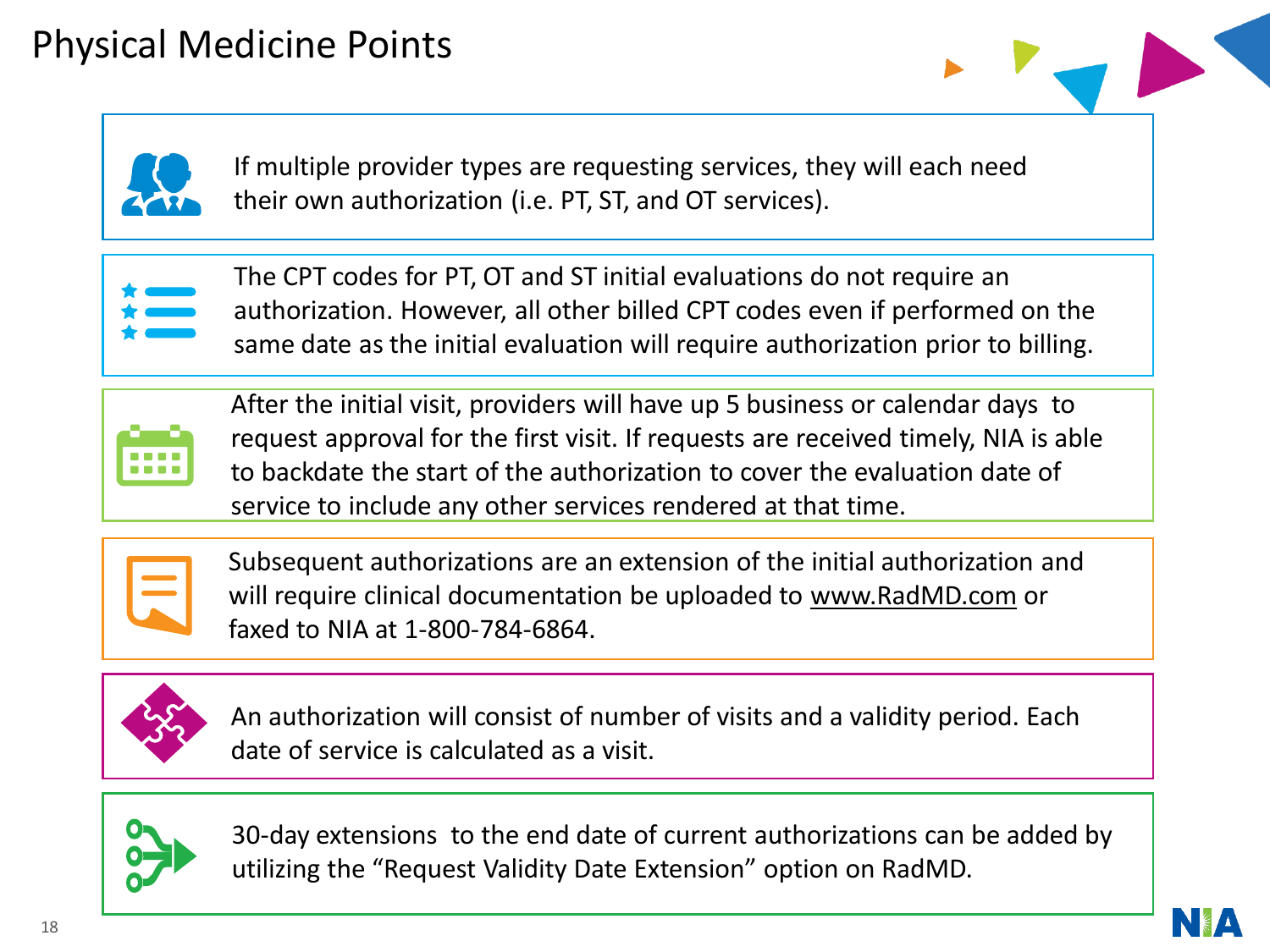## Provider Tools





- **Request Authorization**
- **View Authorization Status**
- View and manage Authorization Requests with other users
- Upload Additional Clinical Information
- View Requests for additional Information and Determination Letters
- **View Clinical Guidelines**
- View Frequently Asked Questions (FAQs)
- **View Other Educational Documents**
- Interactive Voice Response (IVR) System for authorization tracking

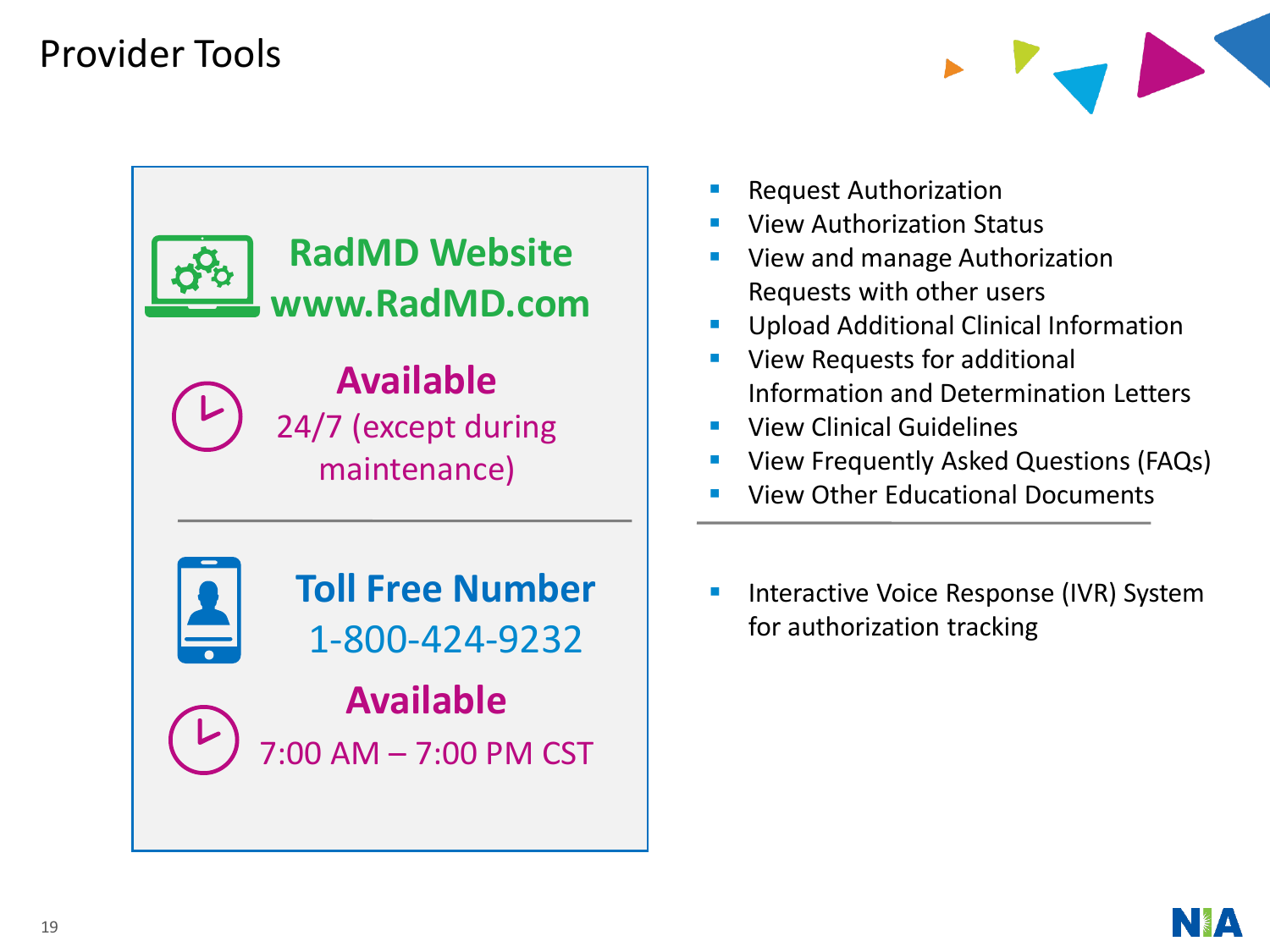### Registering on RadMD.com **To Initiate Authorizations**



**Everyone in your organization is required to have their own separate user name and password due to HIPAA regulations.**

### STEPS:

- 1. Click the "New User" button on the right side of the home page.
- 2. Select "Physical Medicine Practitioner"
- 3. Fill out the application and click the "Submit" button.
	- − You must include your e-mail address in order for our Webmaster to respond to you with your NIAapproved user name and password.

**NOTE: On subsequent visits to the site, click the "Sign In" button to proceed.**

Offices that will be both ordering and rendering should request ordering provider access, this will allow your office to request authorizations on RadMD and see the status of those authorization requests.

| RadMD Sign In                                                                              |
|--------------------------------------------------------------------------------------------|
| 24/7 online access for imaging facilities and<br>health plans to NIA's RadMD Web site.     |
| Sign In New User                                                                           |
| Which of the following best describes your company?<br>Physical Medicine Practitioner<br>v |
| Physician's office that orders procedures                                                  |
| Facility/office where procedures are performed                                             |
| Health Insurance company                                                                   |
| Cancer Treatment Facility or Hospital that performs radiation oncology procedures          |
| Physicians office that prescribes radiation oncology procedures                            |
| Physical Medicine Practitioner (PT, OT, ST, Chiro, etc.)                                   |

 $\bf(1)$ 

| <b>New Account User Information</b> |                        | <b>Your Direct Report</b> |                                                                         |
|-------------------------------------|------------------------|---------------------------|-------------------------------------------------------------------------|
| Choose a User ID:                   |                        | cannot be yourself.       | The manager or supervisor responsible for terminating your access. This |
| First Name:                         | Last Name:             | First Name:               | Last Name:                                                              |
| Phone:                              | Fax:                   | Phone:                    | Email:                                                                  |
| Email:                              | Confirm Email:         |                           |                                                                         |
| Company Name:                       | Job Title:             |                           |                                                                         |
| Address Line 1:                     | Address Line 2:        |                           |                                                                         |
| City:                               | State:<br>[State]<br>٧ |                           |                                                                         |
| Zip:                                |                        |                           |                                                                         |
|                                     |                        |                           | $\Lambda$                                                               |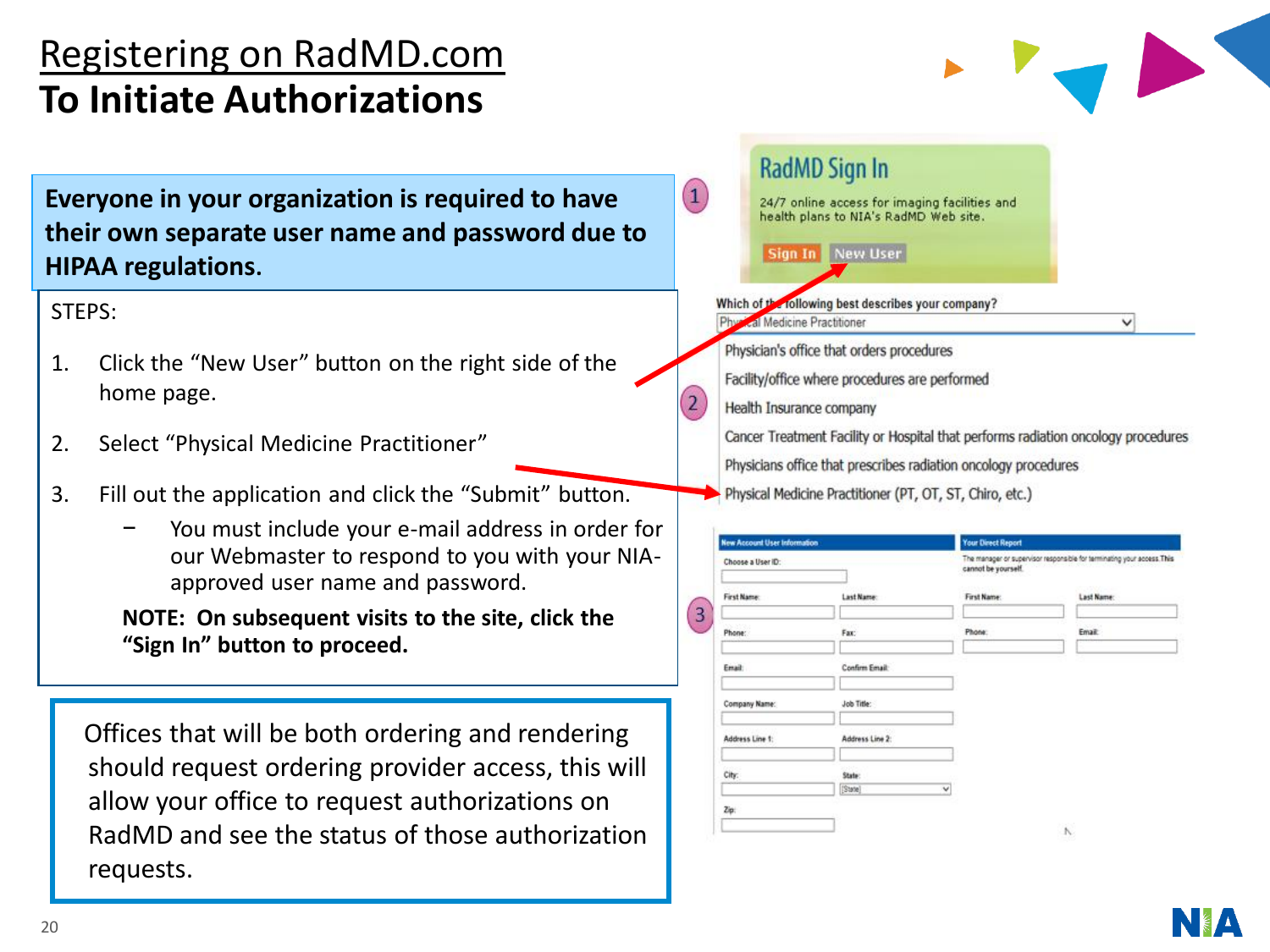

NIA offers a **Shared Access** feature on our [www.RadMD.com](http://www.radmd.com/) website. Shared Access allows ordering providers to view authorization requests initiated by other RadMD users within their practice.



#### Admin

**Shared Access Clinical Guidelines Edit your Personal Information Change your Password** 143 days until your password expires. View the Online User Agreement **Health Plan Specific Educational Docs** 

#### **Account Information**

Tip Of The Day: Keep your email address up to date. If your email address becomes invalid at any time, your account will be deactivated.

**Quick Links: Hours of Operation Authorization Call Center Phone Numbers** 

Please take the 2020 Ordering Provider Satisfaction Survey here: **Ordering Provider Satisfaction Survey** 

#### **Hot Topic:**

National Imaging Associates, Inc. (NIA) will require providers to identify an "Ordering/Treating provider" and "Rendering Facility/Clinic" when submitting a prior authorization request, for all members with Aetna through www.RadMD.com or through our Call Center (866) 842-1542. Please review additional details on this process by visiting the Aetna webpage on RadMD.

If practice staff is unavailable for a period of time, access can be shared with other users in the practice. They will be able to view and manage the authorization requests initiated on [www.RadMD.com](http://www.radmd.com/), allowing them to communicate with members and facilitate treatment.

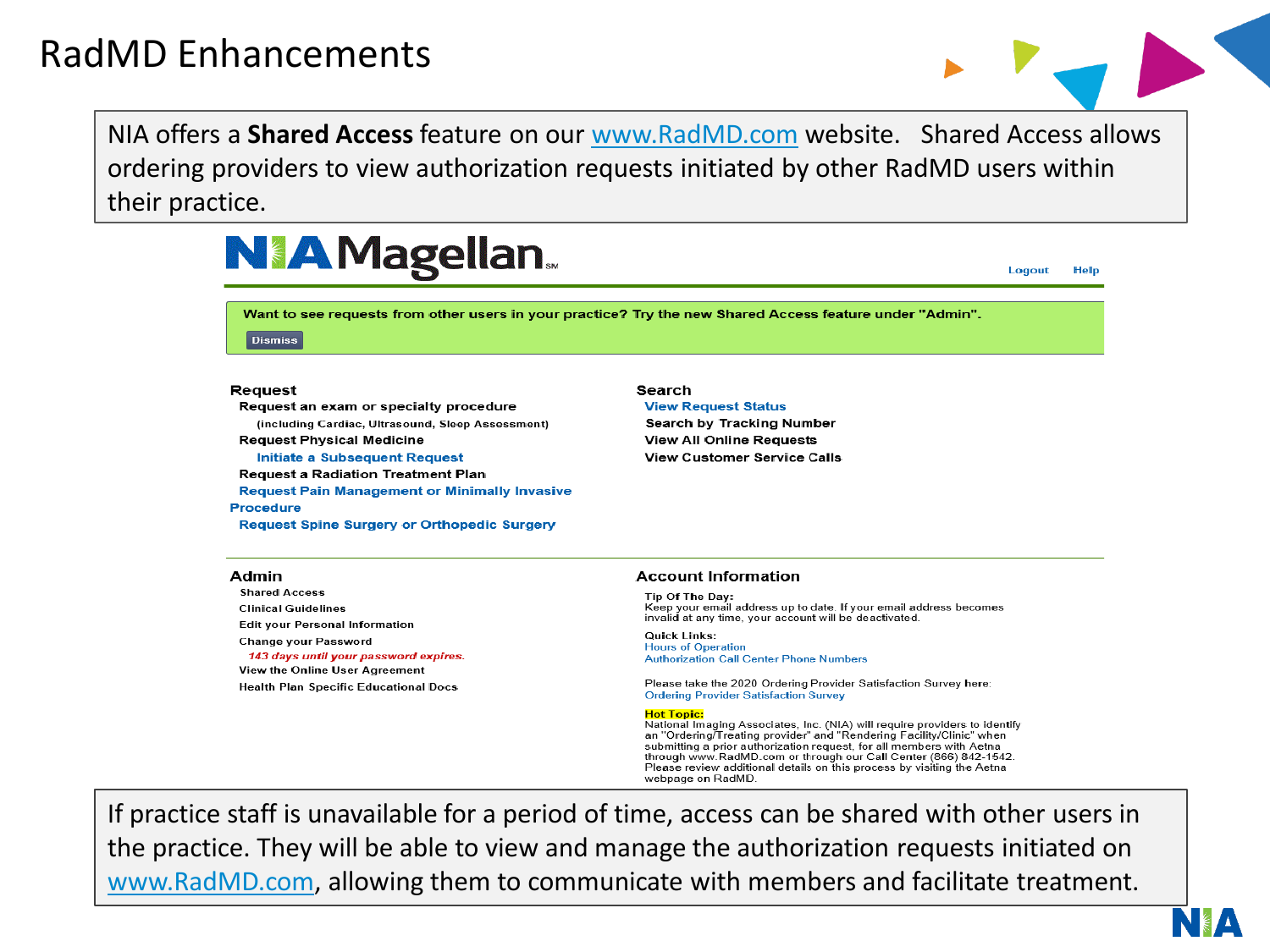# Wh

# Pr

| Vhen to Contact NIA                                                           |                                                                                                                                       |
|-------------------------------------------------------------------------------|---------------------------------------------------------------------------------------------------------------------------------------|
| roviders:                                                                     |                                                                                                                                       |
| <b>Initiating or</b><br>checking the status<br>of an authorization<br>request | Website, www.RadMD.com<br>Toll-free number 1-800-424-9232 - Interactive Voice<br>Response (IVR) System                                |
| Initiating a<br><b>Peer-to-Peer</b><br><b>Consultation</b>                    | Call 1-800-424-9232                                                                                                                   |
| <b>Technical Issues</b><br><b>Provider Service Line</b>                       | RadMDSupport@magellanhealth.com<br>$\mathcal{A}$<br>Call 1-800-327-0641<br>$\mathcal{A}$                                              |
| <b>Provider Education</b><br>requests or<br>questions specific<br>to NIA      | <b>Andrew Dietz</b><br>$\blacksquare$<br>Senior Provider Relations Manager<br>1-800-450-7281, ext. 34636<br>dietza@magellanhealth.com |

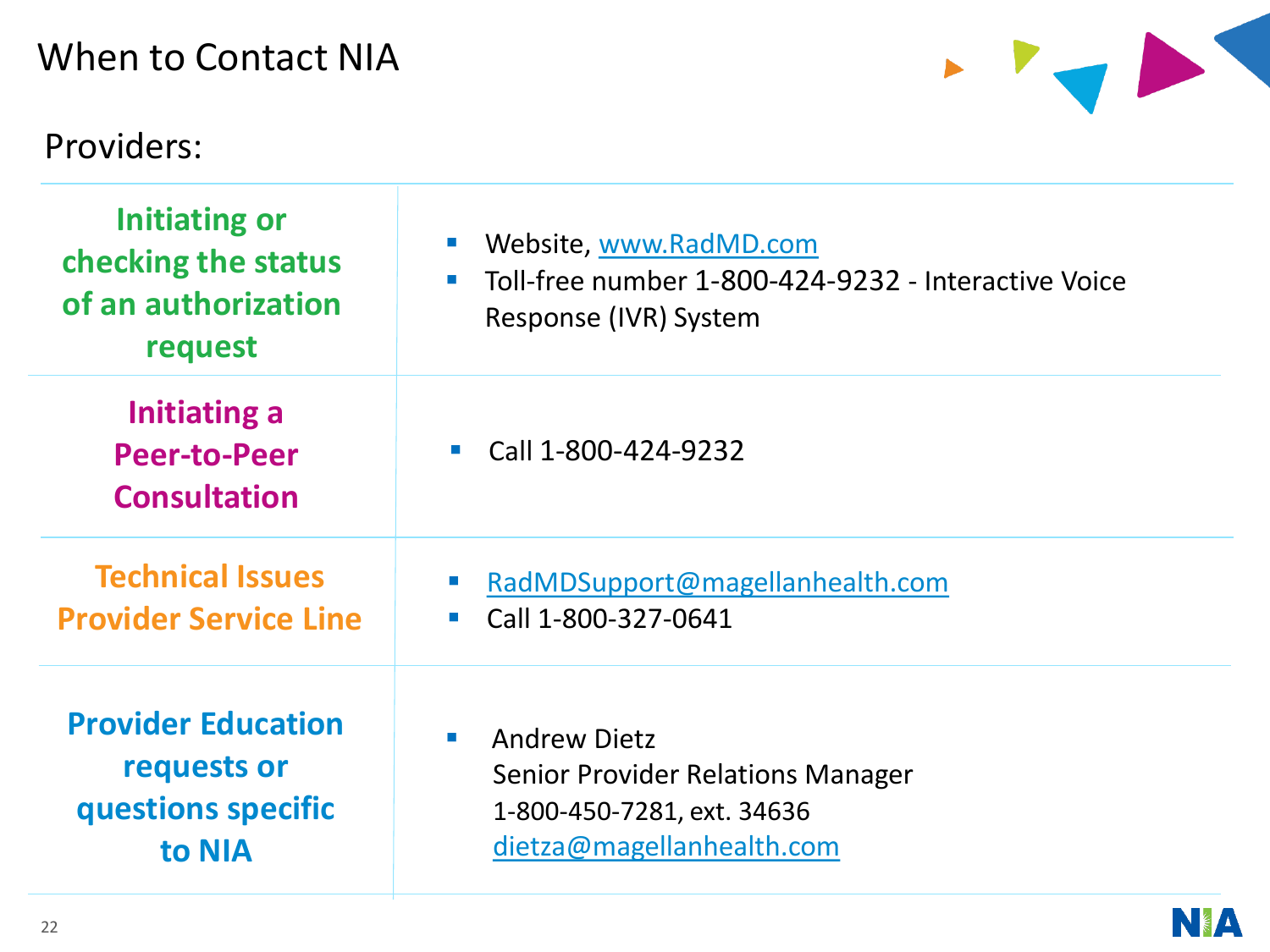### RadMD Demonstration